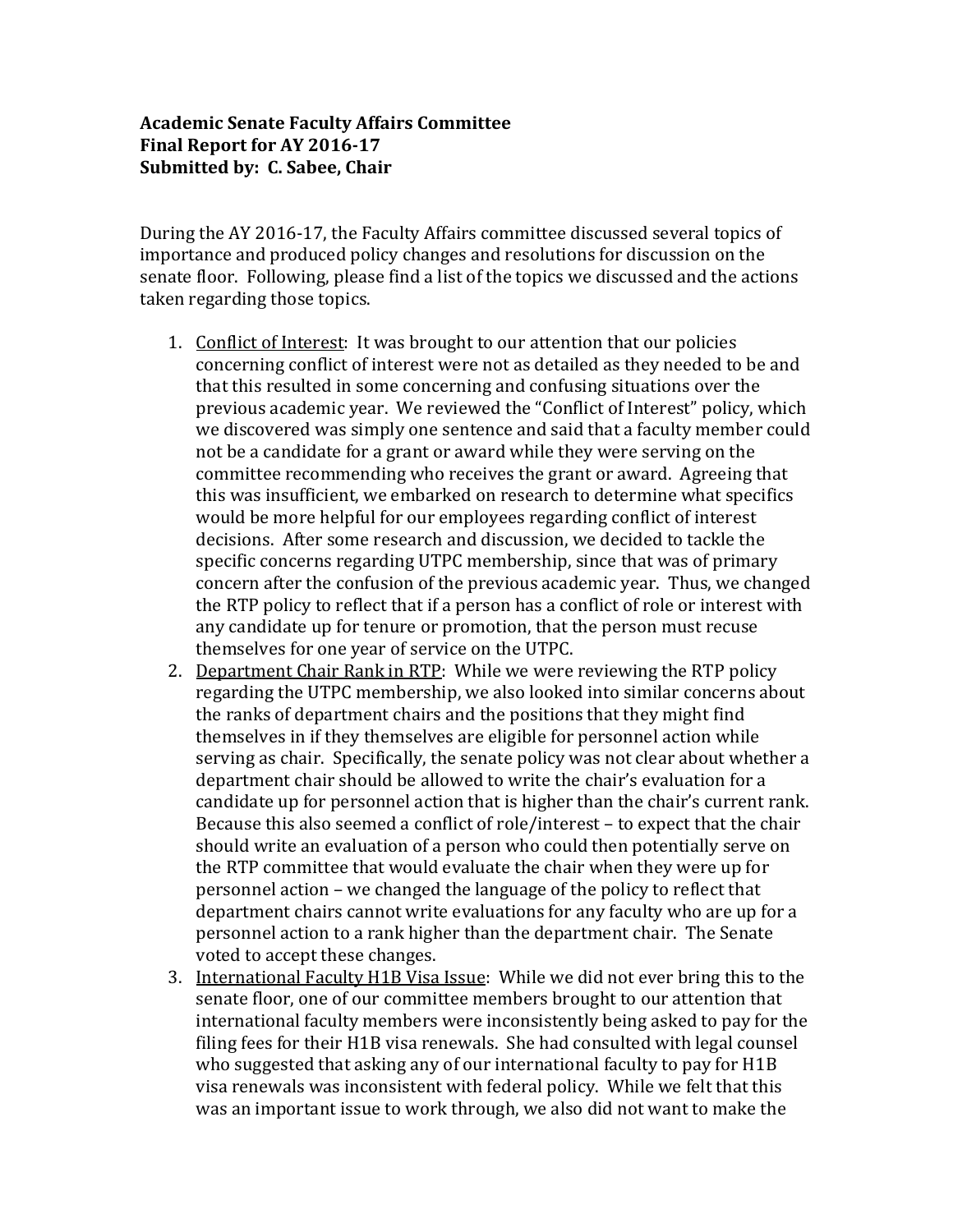issue public without first seeing if we could correct the inconsistency by following the relevant administrative challenges. Thus, we consulted with Faculty Affairs, Academic Affairs, University Counsel, International Programs, and finally our University President. In the end, the University was able to correct the inconsistency and offered reimbursements to those international faculty members who were asked to pay for their renewal fees.

- 4. GTA Tuition Remission: During the course of the academic year, we worked with Interim Dean of Graduate Studies MiSook Kim to develop support for the provision of GTA tuition remission. We discovered that other CSUs are able to offer GTA tuition remission and also that our lack of this type of funding scholarship might be affecting our enrollments. We chose to follow a similar process to the one that San Jose State followed: first, we developed a resolution to garner support for GTA tuition remission. The Senate voted to affirm the resolution. *We recommend continuing with San Jose State's model by working with Graduate Studies to develop a policy that outlines the ways in which GTA tuition remission should be administered at SF State.*
- 5. Resolution on Teaching: We were asked by associates of our new Center for Equity and Excellence in Teaching and Learning to explore the development of a resolution that celebrated the professional development of teaching and that specifically highlighted the importance of including teaching training and workshops in personnel evaluations (as opposed to a stronger focus on the SETEs). Although we discussed this at length, we decided that a resolution in this manner might be premature since the CEETL would enter its inaugural year in 2017-18. *We recommend revisiting this possible resolution in collaboration with the CEETL leadership*.
- 6. RTP Evaluation Committees: We were asked by Interim Provost Summit to consider changing the RTP policy to include an additional level of review during the RTP process – specifically, she suggested we add a college review committee that would evaluate in between the department chair evaluation and the dean's evaluation. After discussing this suggestion, we decided that we did not support adding a level of review to the process.
- 7. Sabbatical Policy: We revisited the Leave With Pay policy for two reasons. First, we worked on putting together a fair process for deciding on what to do with appeals to the sabbatical decisions. *We did come up with what we thought was a fair process, and we piloted the process in the Spring of 2017 with two appeals that came in for the sabbatical decisions*. We also revisited the Leave With Pay policy on the recommendation of Interim Provost Summit, who suggested that we think through how we might emphasize the importance of pedagogy and teaching in the criteria used to evaluate sabbatical proposals. *We also worked on language that edited the currently research-focused criteria to more celebratory of teaching and pedagogy. We did not finish these changes in time to bring them to the Senate Floor, but we recommend that next year's committee build on our work.*
- 8. Resolution in Support of Increasing Counseling Faculty: We discussed several issues related to the need for more counseling faculty at SFSU